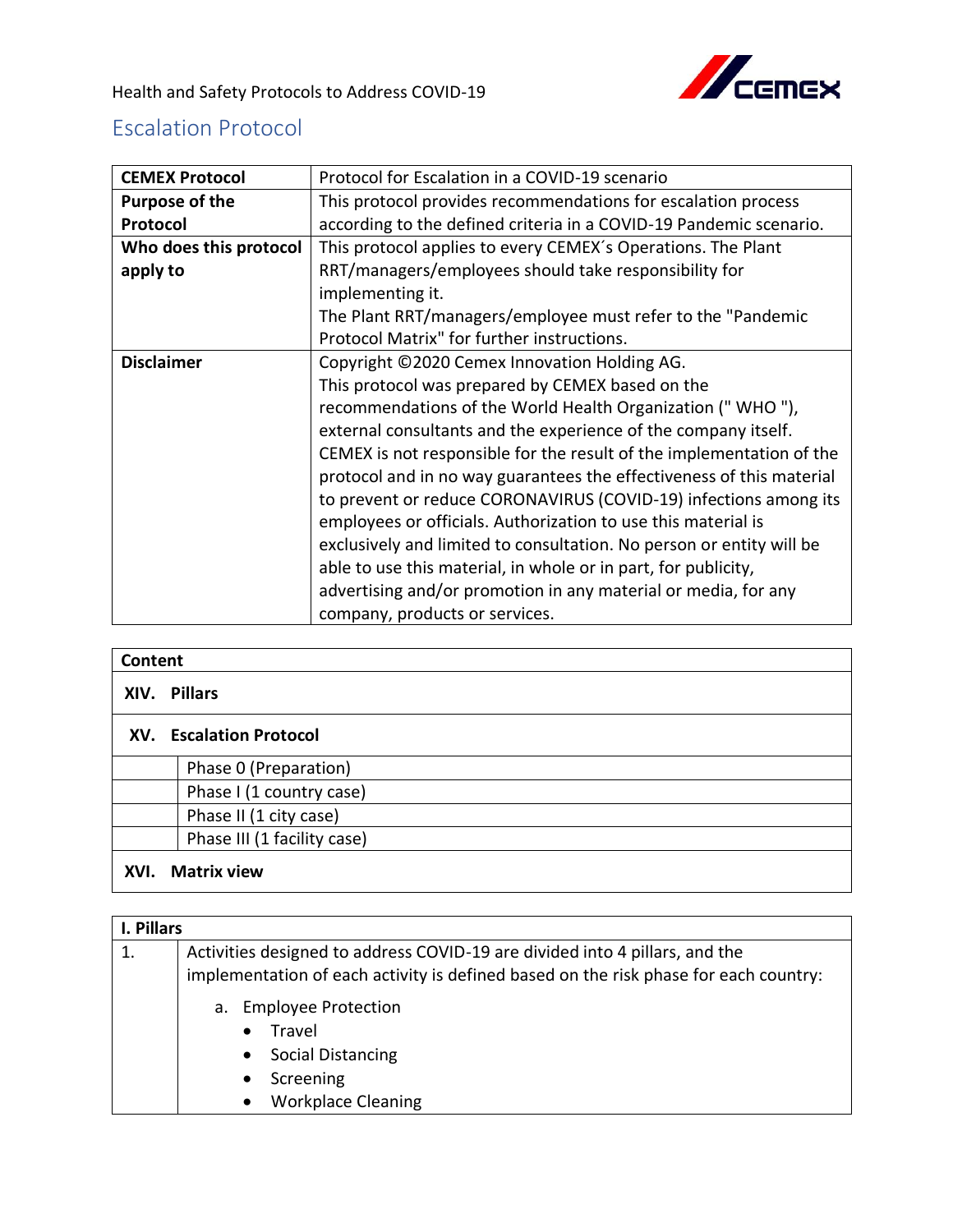

| I. Pillars                                                                               |  |  |  |  |
|------------------------------------------------------------------------------------------|--|--|--|--|
| Personal Hygiene<br>$\bullet$                                                            |  |  |  |  |
| <b>Medical Support</b>                                                                   |  |  |  |  |
| b. Monitoring                                                                            |  |  |  |  |
| <b>External Monitoring</b>                                                               |  |  |  |  |
| Communication<br>C.                                                                      |  |  |  |  |
| Internal                                                                                 |  |  |  |  |
| External                                                                                 |  |  |  |  |
| d. Operational Continuity                                                                |  |  |  |  |
| <b>Facilities</b><br>$\bullet$                                                           |  |  |  |  |
| Supply Chain / Procurement                                                               |  |  |  |  |
| <b>Commercial / Business</b>                                                             |  |  |  |  |
| <b>Information Technology</b>                                                            |  |  |  |  |
|                                                                                          |  |  |  |  |
| <b>II. Escalation Protocol</b>                                                           |  |  |  |  |
| This standardization has been done based on most of the activities of several            |  |  |  |  |
| countries that meet the same criteria                                                    |  |  |  |  |
| <b>Phase 0 (Preparation)</b>                                                             |  |  |  |  |
| Preparatory activities, no cases in the country<br>a.                                    |  |  |  |  |
| Phase I (1 country case)                                                                 |  |  |  |  |
| a. Country infections are present                                                        |  |  |  |  |
| b. Potential for escalation is clear, but the risk is LOW                                |  |  |  |  |
| Authorities and communities increase communication about the disease<br>$\mathsf{C}$ .   |  |  |  |  |
|                                                                                          |  |  |  |  |
| Phase II (1 city case)                                                                   |  |  |  |  |
| a. Number of cases increases                                                             |  |  |  |  |
| b. Risk is LOW to MODERATE with potential to escalate                                    |  |  |  |  |
| c. Cases in cities where CEMEX operates begin to occur                                   |  |  |  |  |
| d. Authorities increase communications about the contingency                             |  |  |  |  |
| Community unrest increases                                                               |  |  |  |  |
| Phase III (1 facility case)                                                              |  |  |  |  |
| Direct CEMEX impact<br>a.                                                                |  |  |  |  |
| The Plant RRT/managers/employee must refer to the "Pandemic Protocol Matrix" for further |  |  |  |  |
| instructions on what actions should take place depending on the phase of the pandemic.   |  |  |  |  |